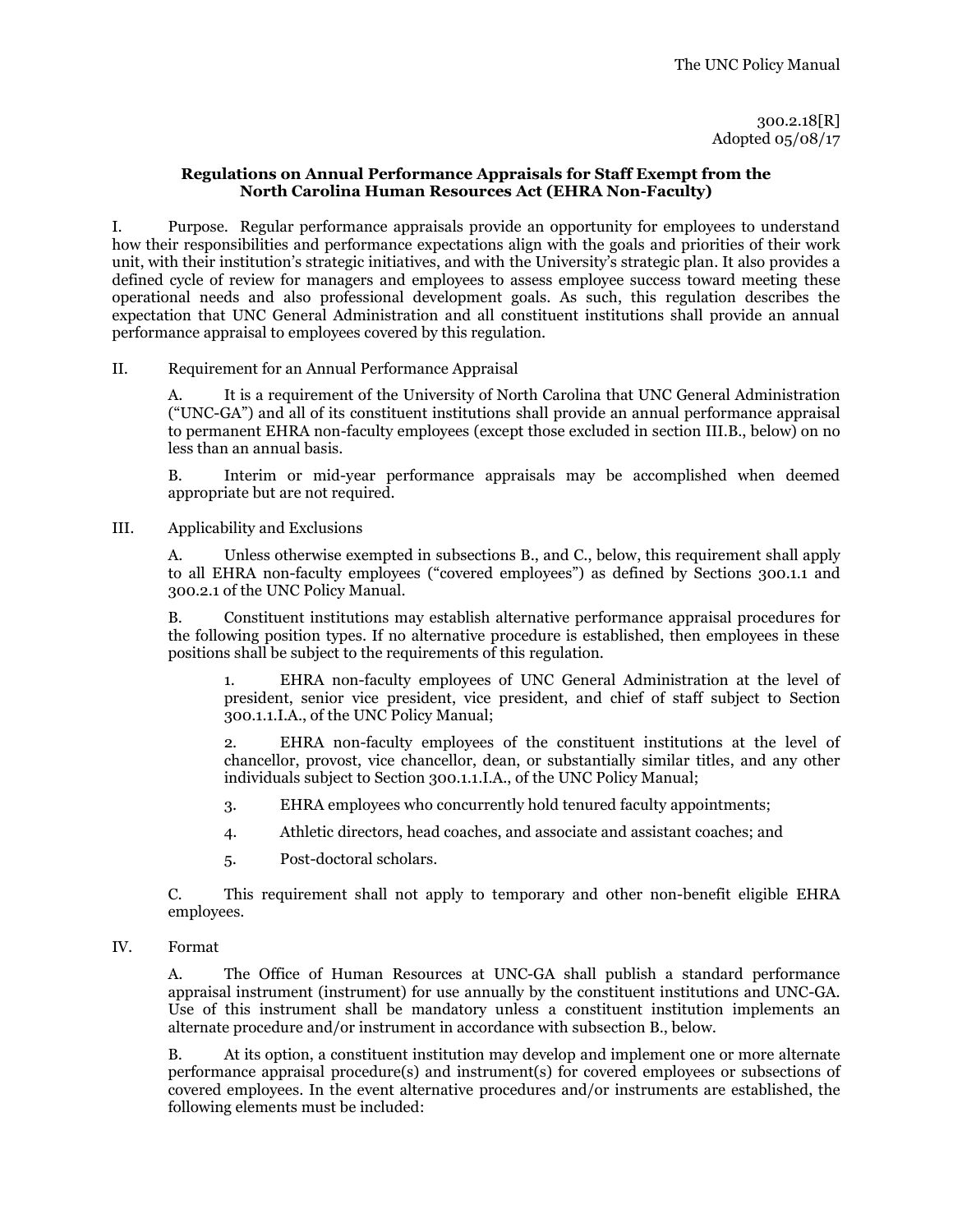1. A statement that identifies the major strategic priorities of the University of North Carolina in accordance with the most current institutional and system-wide strategic plans;

2. A description of goals and objectives for the employee for the cycle;

3. A description of any job-related personal or professional development activities for the employee for the cycle;

4. A summary of the employee's observed performance during the cycle, including outcomes related to assigned goals and objectives; and

5. An annual performance rating ("overall rating") that represents the supervisor's assessment of the covered employee's total performance during the cycle and conforms to the rating methodology described in section V., below.

# C. Performance Cycle

1. Each constituent institution may determine its annual cycle for conducting performance appraisals for covered employees provided that the cycle shall begin no earlier than April 1 and no later than July 1 of each year.

2. Each constituent institution shall provide to the UNC-GA Human Resources the overall rating for each covered employee in a prescribed digital format no later than August 31 of each year.

D. A constituent institution choosing to implement alternate procedures and/or instruments must ensure the current instrument is available on the institution's website or otherwise available upon request by UNC-GA Human Resources.

#### V. Rating Methodology

A. Constituent institutions have the flexibility to use the rating scale on the standard performance appraisal provided by UNC-GA Human Resources or to establish their own rating scale(s) as part of an alternate appraisal procedure.

B. Regardless of the rating system employed within an institution, the overall rating reported to UNC-GA Human Resources (section IV.C.2., above) must convert to the following three-point scale for UNC-GA Human Resources reporting purposes:

1. Employees rated as "Not Meeting Expectations" often perform below an acceptable level of performance of their assigned duties or have demonstrated substantial performance deficiencies in certain assigned duties.

2. Employees rated as "Meeting Expectations" generally perform at, and on occasions may exceed, a successful level of performance of their assigned duties.

3. Employees rated as "Exceeding Expectations" routinely perform above expected performance of their assigned duties and are generally considered among the highest performing employees within the work unit.

C. Prior to any performance ratings being shared with covered employees, each defined organizational unit shall facilitate a process that ensures consistent application of ratings across similar positions.

## VI. Communication with Supervisors and Employees

A. Each constituent institution and UNC-GA shall deliver either face-to-face and/or on-line training materials for both supervisors and employees that describe the performance appraisal process and the roles and responsibilities for each party in this process. UNC-GA Human Resources will publish a standard template for this training, although the constituent institutions may develop alternate customized training content, if desired.